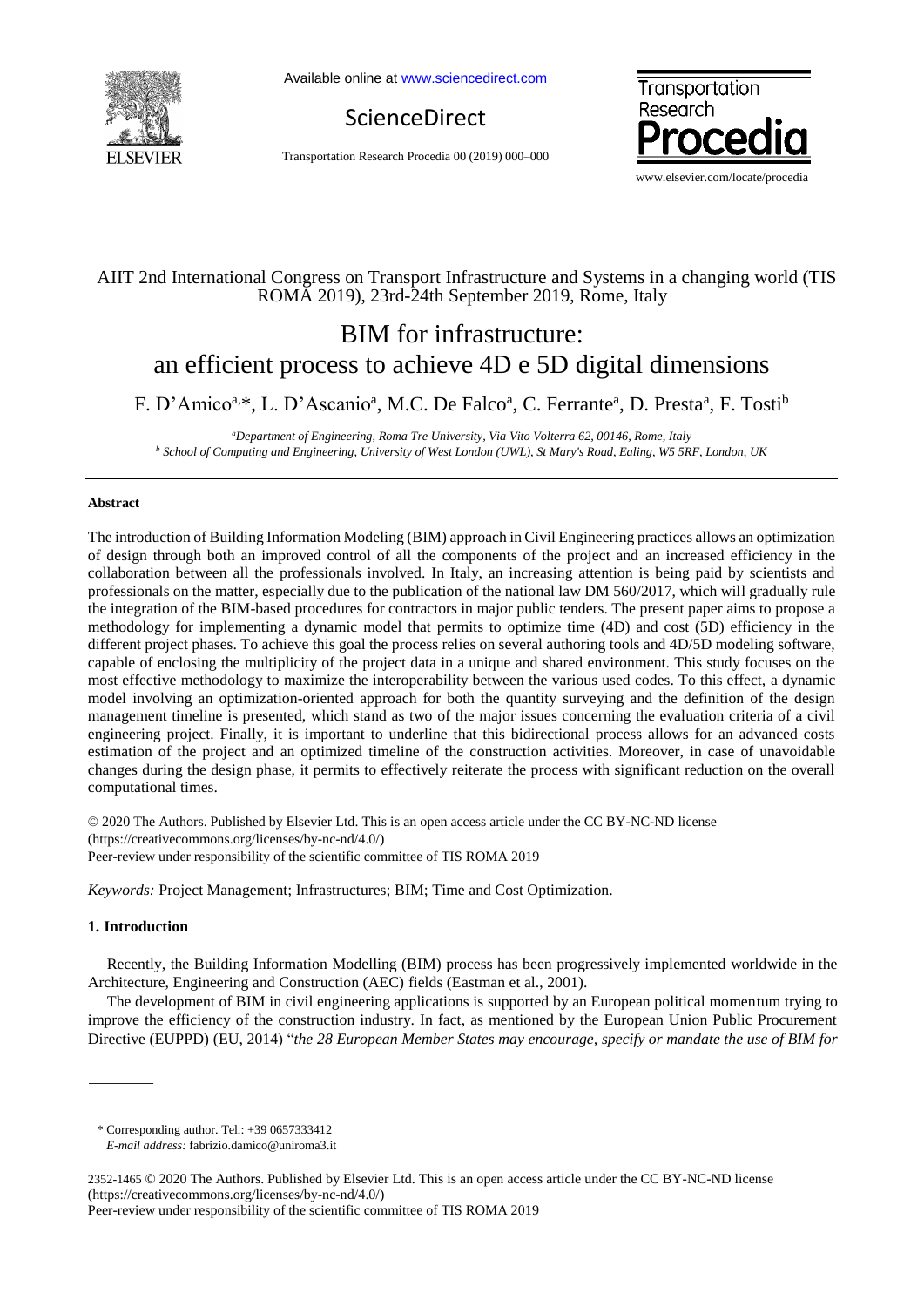*publicly funded construction and building projects in the European Union by 2016*" (Wang et al., 2014; Sacks and Gurevich, 2016).

In Italy, BIM-based procedures for contractors have been integrated in major public tenders by decree of Ministry of Infrastractures and Transports (MIT, 2017), which targets a greater efficiency and effectiveness in the entire public works sector. The decree defines timetable and details of the progressive introduction of the requirement of specific electronic methods and tools and identifies their field of application. Furthermore, it imposes these methods and tools to be applied in all aspects of the design construction and operation of a civil structure (e.g. bridge, buildings and infrastructure).

It is well known that BIM is a conceptual model that allows a parametric approach able to store all the data related to a specific project within the proposed model. In fact, a wide range of information converge and collaborate to a civil structure design, in the various design process phases. The level of detail (Levels Of Definition – LOD) of the BIM model increases as the project proceeds: in the first phase the information contained in the model are usually limited to the preliminary project, while in the subsequent phases it passes from a simple conceptual model to a virtual model ("Asbuilt") until the constructive level. The LOD are required for all the objects in the BIM model, in the different design phases.

A BIM Execution Plan describes for each specific project the LOD that every BIM authoring discipline must guarantee in the established deadlines. Seven levels of LOD are defined in function of geometry of the element, graphic representation and attributes.

To analyse in depth the multi-aspects of design information required to control the entire design process, many other dimensions need to be added to fulfill requirements of a BIM process. In fact, according to Lee et al. (2005), the nD model is an extension of the 3D BIM model having multi-aspects of design information required at each stage of the lifecycle of a building facility.

To achieve a greater control of the project, time factor quickly became the fourth dimension of BIM environment (Lopez et al., 2016; Zhang and Hu, 2011). Using 4D BIM, different plans can be compared by visualizing the work sequences along with the duration of each task. In addition, by incorporating information regarding the resource consumption, 4D BIM simulations turn into 5D BIM simulations, which can help understanding resource utilization over time. 5D BIM has been studied and improved by only few researchers (Lu et al., 2016; Mitchell, 2012, Matejka and Vitasek, 2018).

Although the fourth and fifth dimensions seem to have gained a certain rate of prominence, they will be explored in this study to optimize the entire design process. Therefore, a novel dynamic approach is proposed with a view to the integration of time and cost in a synergic system that allow to support the design process.

The study is outlined as follows. Section 2 shows the background on the potentialities of the 4D and 5D dimensions. Then, the entire modelling process with the use of various authoring and simulation 4D and 5D software, oriented to the optimization of the quantity surveying and to the definition of the works timeline, is discussed in Section 3. Finally, conclusions and future perspectives about this novel approach are proposed in the Section 4.

#### **2. Background**

Time and cost variables are two of the most important variables in a design process, especially for infrastructures, and their definition is sometimes object of several political issues. Considering time and cost variables in a project means solve a typical engineering problem by trying to find the best solution in terms of efficiency and effectiveness. The *optimum* is achieved when the project maximizes the quality and the effectiveness of the solution and minimizes time and cost of realization.

From a practical point of view, to optimize the design process of an infrastructure an iterative process is required, starting from the proper design process, passing through to the quantity surveying and finally ending with to the timeline definition.

In the traditional design approach, in the development of the subsequent phases described above, the quantity surveying and the timeline are closely related to the first design hypothesis in a one-way dialogue. Therefore, any change in timeline does not correspond to an update in design parameters and quantity surveying.

The novel approach presented in this study addresses the solution of this problem, proposing a dynamic model that can integrate time and cost variables in a bi-way model able to simultaneously update the parameters of the proper design model, the quantity surveying and the timeline at any modification. The proposed model is based on currently available commercial tools to orient the design process towards the optimization of the project.

#### **3. Modelling**

Due to the positive features of BIM procedures and technologies, a model able to manage and store all the data of a transport infrastructure project is built. More specifically, the choice of BIM-oriented software related to the proper design of infrastructure, the quantity surveying and the timeline are managed.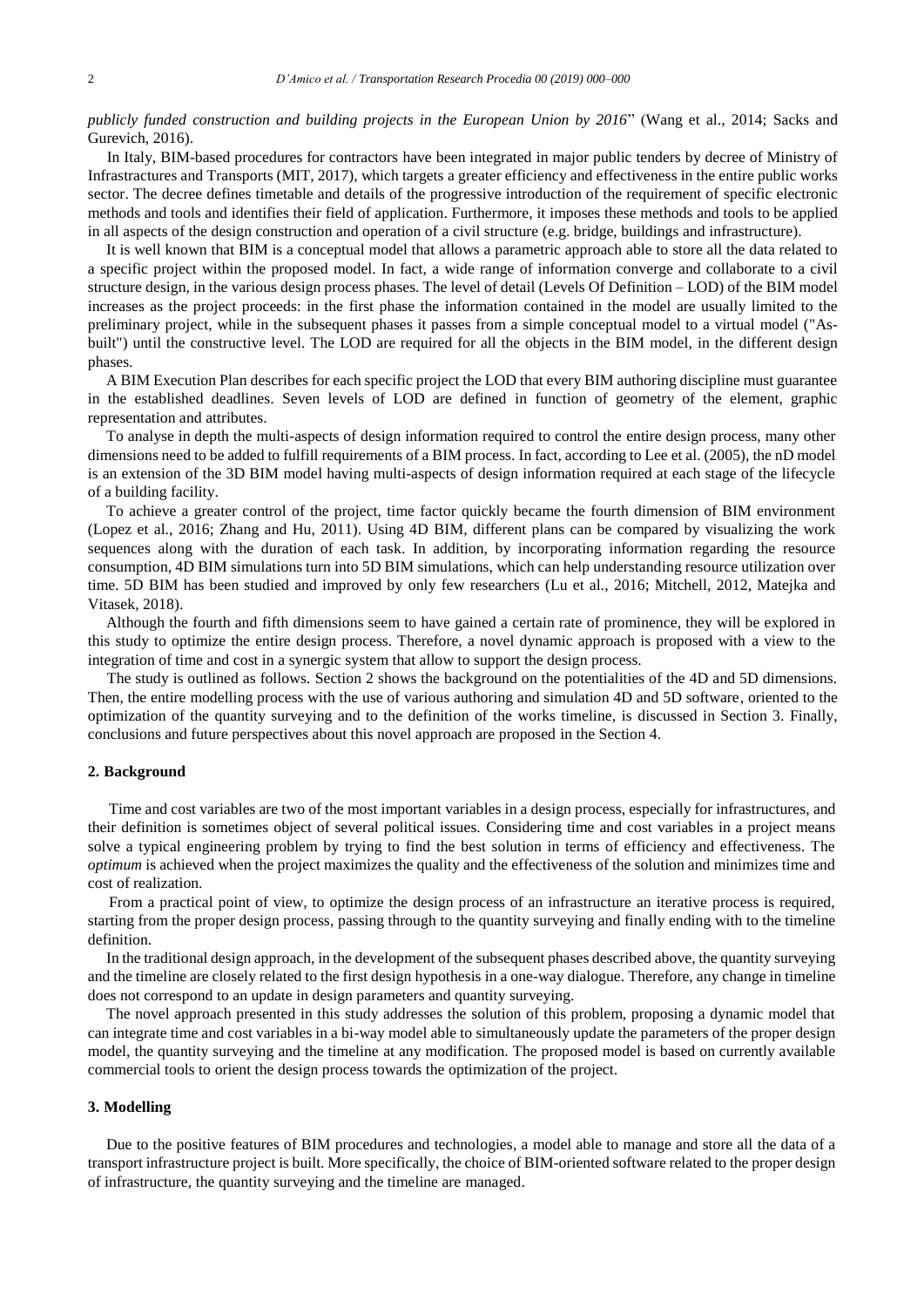Furthermore, a standard project WBS is built and the procedure of time and cost implementation in the model is shown. Lastly, the advantages of a dynamic model that involves information related to times and costs of realization are described.

#### *3.1. Software*

#### *3.1.1. Infrastructure model*

First of all, the process provides the choice of the authoring BIM-oriented software more suitable for the modelling of a transport infrastructure. Currently, the most used software are: Civil 3D (developed by Autodesk), OpenRoads (Bentley), Roads (Sierrasoft). All three software effectively manage the infrastructure design and provide valuable support to designers. However, following an analysis of the tools offered by each BIM-oriented software, Civil 3D has been shown the most effectiveness to this purpose as it facilitates the integration between the structural or architectural elements, installations and the infrastructure axis, by allowing for the interchange of file formats. Furthermore, Civil 3D offers very useful tools to customise the parameters to be assigned to each digital object of the model.

According to the above, the BIM model was prepared for the development of the subsequent phases of the process by means of Civil 3D.

### *3.1.2. Timeline*

The second phase is the choice of the software most fitting to the scheduling of the work phases. As for the infrastructure model an analysis of all the tools available to achieve the relevant objective is carried out. The timeline software is required to manage the scheduling of the work and to be interoperable with the BIM model and the software that will manage the quantity surveying. The following software weconsidered to the purpose: MS Project (developed by Microsoft), Primavera P6 (Oracle) and STR Vision CPM (Team System). Not all software allows to import an Industry Foundation Classes (IFC) file (ISO, 2016), but to overcome this problem, the possibility to connect the software through the creation of interface masks has been examined. As a result, due to the capability of import IFC files and the facility of management of timeline schedule process, STR Vision CPM was selected as timeline software in this study.

#### *3.1.3. Quantity surveying*

It is now necessary to define the software to draw up the bill of quantities. The most diffused software of quantity surveying are: Primus CAD and Primus IFC (both developed by ACCA software), STR Vision CPM (Team System).

After several tests with the three available software, Primus CAD does not seem to be the appropriate tool to implement in the infrastructure model the data related to quantity surveying. Indeed, the visualised model does not account for the geometric properties of the road solid prepared in the informative model, does not allow to consider IFC standards, and does not permit to compute the elements of the model and to associate them to a computation item.

On the other hand, despite Primus IFC considers both the IFC standards and the model properties, its major drawback concern the 3D model visualization and therefore, the reliability of the quantities read by the model that cannot be easily verified. The above is not valid for IFC models created with vertical authoring software, but for the model used in this application case, this visualization limit was decisive in the choice.

On the contrary, STR Vision CPM allows to view and read data and quantities of the IFC model exported by the BIMoriented authoring software. Due to this latter, , it is possible to obtain an exact surveying that refers directly to the quantities of the information model of the infrastructure, through the procedures that will detailed later on.

Once all the BIM-oriented software of the process have been defined, the steps to build a unique dynamic model, from which all the information relating to time and costs might be obtained, will be shown in the paragraphs below. Regarding the actual modeling phase, the technical aspects of the single software will be omitted but some considerations regarding the prerequisites necessary of the model in the subsequent phases are provided.

#### *3.2. Standard project WBS*

To ensure that the BIM model be effective, a unique identification code for each item must be defined. Furthermore, it could be useful to give to the code a recognizable structure in order to compute separately the different elements. Therefore, for this purpose the use of the standard project WBS seems to be the most suitable.

The requirements of the project WBS are: i) uniqueness of the code for each element; ii) structure based on several levels as the macro-activities; iii) structure able to filter the elements that are realised in the same phase of the time schedule. Once the WBS code creation rules have been defined, the BIM Coordinator will define the shared parameters that each element of the model must have (a parameter for each level of the WBS structure) and the BIM Specialist will valorise each field of the different parameters with the code.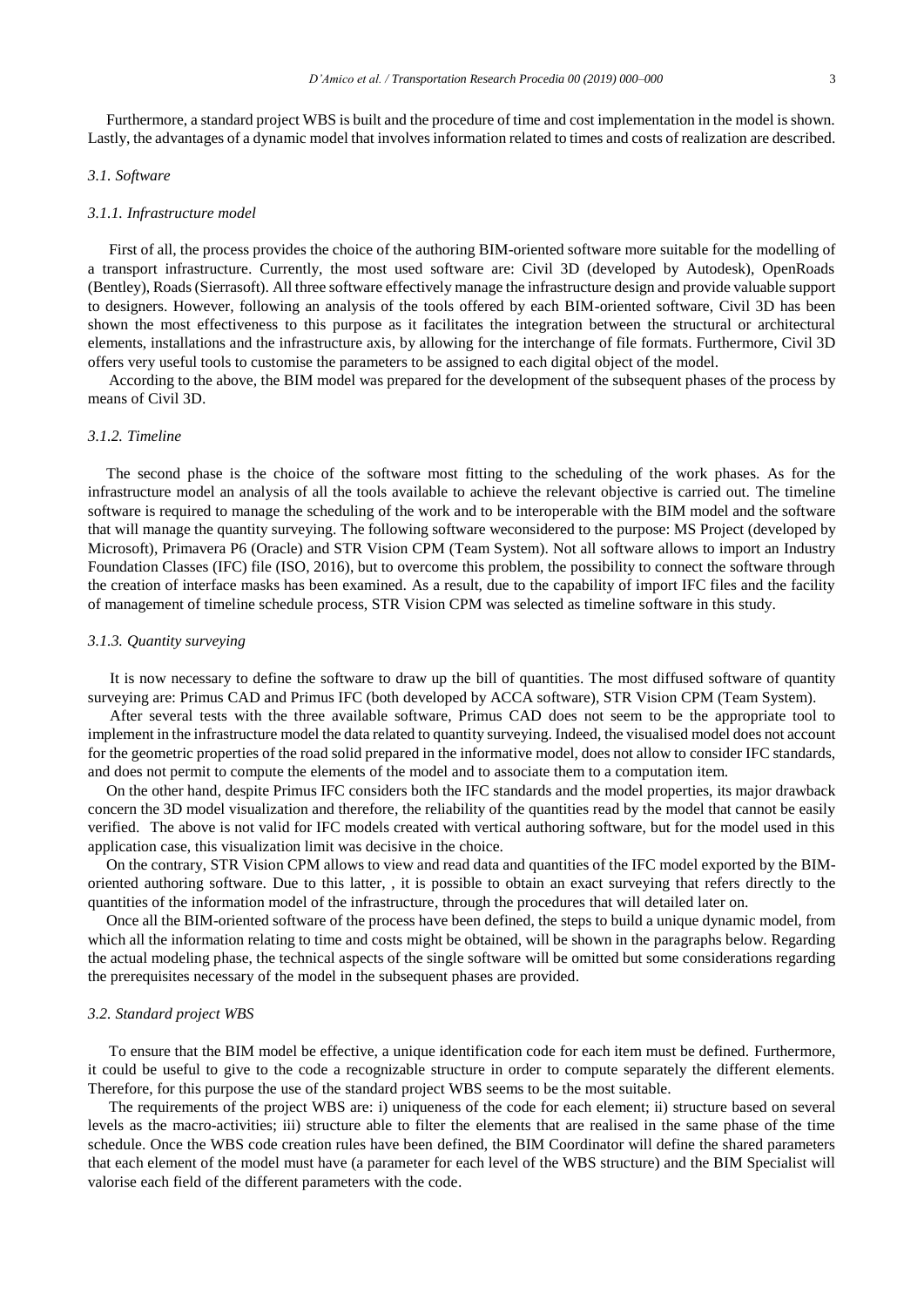| <b>START</b>         | Opzioni                     | Grafico<br>Attività<br>Pivot                                                                                                                   | BIM                                                     |                                                                                                          |                                                                                  |                                                                                  |                                                            |                                              |                                                                                  |                                                    |              |  |
|----------------------|-----------------------------|------------------------------------------------------------------------------------------------------------------------------------------------|---------------------------------------------------------|----------------------------------------------------------------------------------------------------------|----------------------------------------------------------------------------------|----------------------------------------------------------------------------------|------------------------------------------------------------|----------------------------------------------|----------------------------------------------------------------------------------|----------------------------------------------------|--------------|--|
| Salva                | Ě.<br>旨<br>Aggiungi Elimina | <b>In</b> Annulla<br>$\alpha$ Taglia<br>$\sim$<br><b>D</b> Copia<br>Ripristina<br>Theola & Genera dettagl<br>EI<br>Seleziona tutto<br>Modifica | Copia formato                                           | Copia programmazione e Sposta programmazione                                                             | Anteprima<br>Stampa<br>B<br>Imposta pagina<br>Stampa                             | $\Theta$<br>Zoom indietro<br>⊕<br>Zoom avanti<br>Inizio attività<br>Zoom         | <b>HHZ</b><br>4 <sub>b</sub><br>Adatta alla<br>pagina<br>÷ | 围<br>Aspetto<br>Stil<br>barre<br>Diagramma   | Rientro<br>Annulla rientro<br>Espandi/comprimi<br>宔<br>Attività                  | <b>Lib.</b> Muovi su<br>Nuovi giù<br><b>Dividi</b> |              |  |
| $\gg$                | Welcome<br><b>Ixl</b>       | Preventivo: Rilevazioni<br><b>X</b>                                                                                                            | Preventivo: Programmazione lavori                       |                                                                                                          | Piano lavori: Programma lavori da preventivo                                     | $\overline{\mathbf{x}}$                                                          |                                                            |                                              |                                                                                  | $\left($                                           | ×            |  |
|                      |                             | Attività                                                                                                                                       | febbraio 2015<br>gennaio 2015                           |                                                                                                          |                                                                                  |                                                                                  |                                                            |                                              |                                                                                  |                                                    |              |  |
| Preventivazione      |                             |                                                                                                                                                | S1                                                      | S <sub>2</sub>                                                                                           | S <sub>3</sub>                                                                   | S <sub>4</sub>                                                                   | S <sub>5</sub>                                             |                                              | S <sub>6</sub>                                                                   | S7                                                 |              |  |
|                      | 40<br>٠                     | MU.04 ELEVAZIONI                                                                                                                               |                                                         |                                                                                                          |                                                                                  |                                                                                  |                                                            |                                              |                                                                                  |                                                    | Α            |  |
|                      | 41<br>42                    | MU.04.1 ACCIAO<br>MU.04.2 CASSEFORME                                                                                                           | MU, 04, 1 ACCIAO<br>MU.04.2 CASSERORME                  |                                                                                                          |                                                                                  |                                                                                  |                                                            |                                              |                                                                                  |                                                    |              |  |
|                      | 43                          | MU.04.3 CALCESTRUZZO                                                                                                                           |                                                         |                                                                                                          |                                                                                  | MU.04.3 CALCESTRUZZO                                                             |                                                            |                                              |                                                                                  |                                                    |              |  |
| $\sigma^{\! \alpha}$ | 44                          | MU.04.4 RIVESTIMENTI                                                                                                                           |                                                         |                                                                                                          |                                                                                  | MU.04.4 RIVESTIMENTI                                                             |                                                            |                                              |                                                                                  |                                                    |              |  |
| Id.                  | 45                          | MU.04.05 FINITURE                                                                                                                              |                                                         |                                                                                                          |                                                                                  |                                                                                  |                                                            |                                              |                                                                                  |                                                    |              |  |
| l                    | 46                          | <b>SOVRASTRUTTURE STRADA</b>                                                                                                                   |                                                         |                                                                                                          |                                                                                  |                                                                                  |                                                            |                                              |                                                                                  |                                                    | $\checkmark$ |  |
|                      | $\overline{\phantom{a}}$    | > 1                                                                                                                                            |                                                         |                                                                                                          |                                                                                  |                                                                                  |                                                            |                                              |                                                                                  | $\rightarrow$                                      |              |  |
| N                    | Grafico<br>Pivot            | Rilevazioni dell'attività<br>Distribuzione                                                                                                     | Dati 4D                                                 |                                                                                                          |                                                                                  |                                                                                  |                                                            |                                              |                                                                                  |                                                    |              |  |
| <b>Po</b>            |                             | 700000                                                                                                                                         |                                                         |                                                                                                          |                                                                                  | Costo<br>Ricavo                                                                  |                                                            |                                              |                                                                                  |                                                    |              |  |
| 尾                    |                             | 600000                                                                                                                                         |                                                         |                                                                                                          |                                                                                  |                                                                                  |                                                            |                                              |                                                                                  |                                                    |              |  |
|                      |                             | 500000                                                                                                                                         |                                                         |                                                                                                          |                                                                                  |                                                                                  |                                                            |                                              |                                                                                  |                                                    |              |  |
| 最                    | 400000                      |                                                                                                                                                |                                                         |                                                                                                          |                                                                                  |                                                                                  |                                                            |                                              |                                                                                  |                                                    |              |  |
| E                    | 300000                      |                                                                                                                                                |                                                         |                                                                                                          |                                                                                  |                                                                                  |                                                            |                                              |                                                                                  |                                                    |              |  |
| $\mathsf{x}$         |                             | 200000                                                                                                                                         |                                                         |                                                                                                          |                                                                                  |                                                                                  |                                                            |                                              |                                                                                  |                                                    |              |  |
| 目                    |                             | 100000                                                                                                                                         |                                                         |                                                                                                          |                                                                                  |                                                                                  |                                                            |                                              |                                                                                  |                                                    |              |  |
|                      |                             | 0                                                                                                                                              |                                                         |                                                                                                          |                                                                                  |                                                                                  |                                                            |                                              |                                                                                  |                                                    |              |  |
| <b>Exp</b>           |                             |                                                                                                                                                | 03/01/15<br>01/01/15<br>02/01/15<br>29/12/14<br>1012/14 | 04/01/15<br>05/01/15<br>06/01/15<br>07/01/15<br>08/01/15<br>09/01/15<br>10/01/15<br>11/01/15<br>12/01/15 | 17/01/15<br>13/01/15<br>14/01/15<br>15/01/15<br>16/01/15<br>18/01/15<br>19/01/15 | 22/01/15<br>20/01/15<br>21/01/15<br>23/01/15<br>24/01/15<br>25/01/15<br>26/01/15 | 27/01/15<br>28/01/15<br>29/01/15<br>30/01/15               | 01/02/15<br>02/02/15<br>31/01/15<br>03/02/15 | 10/02/15<br>04/02/15<br>05/02/15<br>06/02/15<br>07/02/15<br>08/02/15<br>09/02/15 | 11/02/15<br>12/02/15<br>13/02/15<br>14/02/15       |              |  |
| ×                    |                             |                                                                                                                                                |                                                         |                                                                                                          |                                                                                  |                                                                                  |                                                            |                                              |                                                                                  |                                                    |              |  |

Fig. 1. 4D software interface.

#### *3.3. Procedure*

#### *3.3.1. 4D – time variable implementation*

The time variable implementation allows to link the different elements of the infrastructure model to the realisation phases identified in the timeline. This phase is made up of two sub-phases, the first one to be carried out in a project management software as STR Vision CPM (Fig. 1), the second one to be performed with a 4D simulation software such as Synchro (developed by Bentley), Navisworks (Autodesk) or Fuzor (Kalloc Studios).

The former sub-phase allows to create and analyse the timeline starting from the previously defined WBS, assuring the complete coherence between the items of the calculation and those in the project Gantt.

The second sub-phase provides to export the timeline from STR Vision CPM and import it in the simulation 4D software platform. In this way, the "dynamic interferences" are analysed, i.e. the interferences not related to the construction elements but rather due to the simultaneous presence of construction site vehicles in the same area for different activities.

Since this analysis is not always immediate it is necessary to refer again to the project WBS, which allows us to use the same parameters used for the calculation phase and then to ensure consistency with the rest of the documents.

#### *3.3.2. 5D – cost variable implementation*

After the implementation of the time variable, the procedure requires the implementation of the other variable that plays a key role in the design BIM model, the cost.

Up to this phase, the model contains a series of information on road element geometries, materials used and the timeline for each realisation that, by means of the WBS code, are associated with an item in the price list loaded in the computational software.

The IFC file is imported into the STR Vision CPM software and from the loaded model the quantities will be read and the price will be associated. In order to associate the price of any item from the list prices two procedures can be carried out, one manual and another automatic.

The manual procedure requires the selection of model elements directly from the software's internal viewer in order to quantify the costs of each element as the result of the product of the quantity read from the model by the item price. By repeating this procedure for all the characteristic elements involved in the project, an overall calculation of the work costs is obtained. However, this procedure takes longer respect to the automatic one and exposes to a higher rate of errors in the selection of the elements.

The automatic procedure allows the dynamic update of the calculation and the minimization of the manual work with consequent reduction of the probability of error at each operation. This procedure is referred to WBS code and it is based on filters.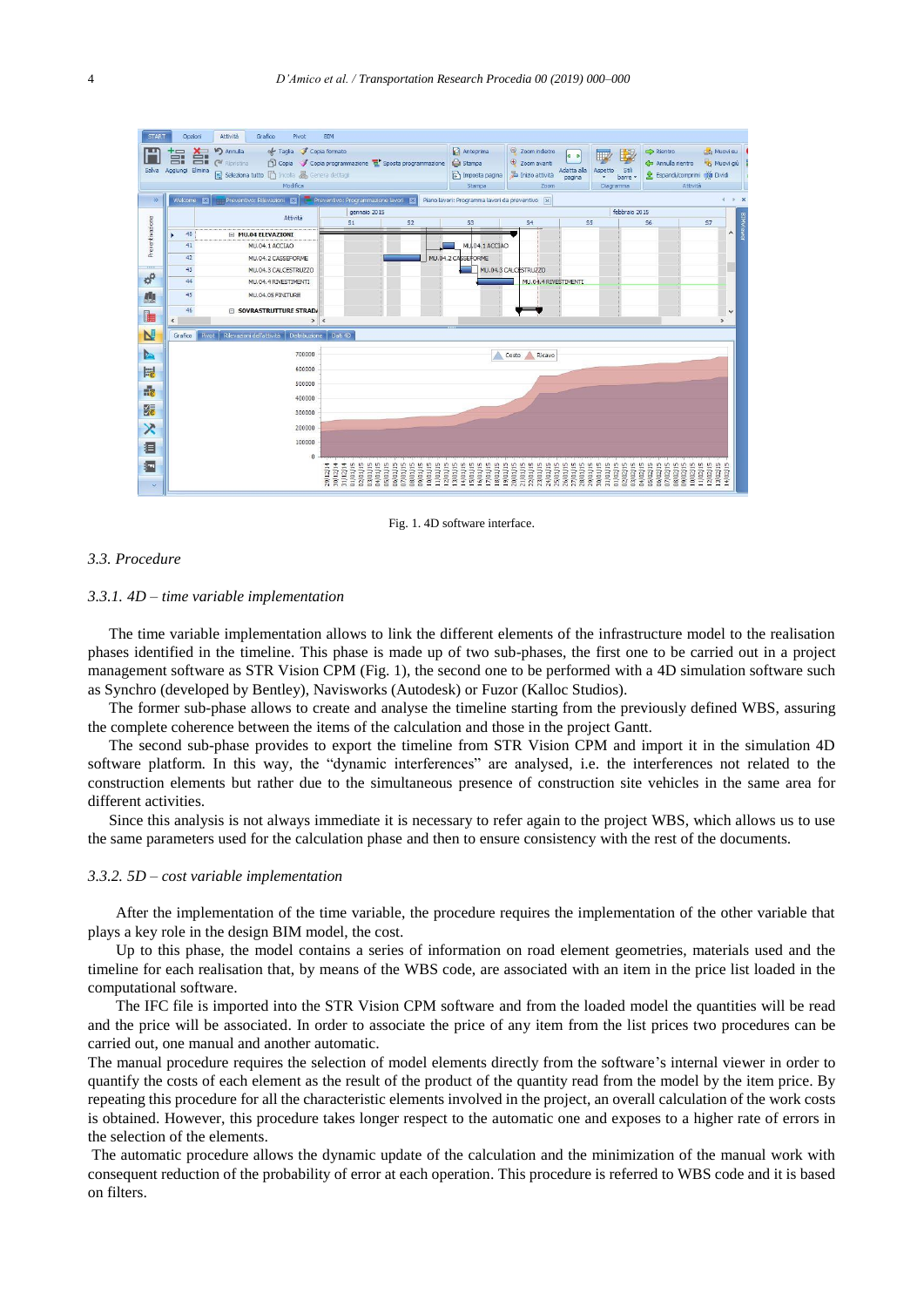| <b>START</b><br>冨 |       | Opzioni<br>Ê.     |                          | COMPUTO METRICO PROVA FINALE: Rilevazioni<br><b>D</b> Copia<br><b>Fil</b> Dettagli                                                  | <b>BIM</b><br>$\overline{A}$ | <b>In Salva</b>          | l≡ì                | 厌                     | BE<br>zx  | Genera prezzi a corpo<br>G Gestione offerta     | 飞                  | 噐 | <b>Analisi costi</b>       | (၀            |               | 自治               |              | $\bullet$ $\bullet$       |
|-------------------|-------|-------------------|--------------------------|-------------------------------------------------------------------------------------------------------------------------------------|------------------------------|--------------------------|--------------------|-----------------------|-----------|-------------------------------------------------|--------------------|---|----------------------------|---------------|---------------|------------------|--------------|---------------------------|
| Aggiungi          | Salva |                   | Elimina Aggiorna Annulla | ncolla<br>Q Trova -<br><b>D</b> Esporta                                                                                             | Raggruppatori                | F Ripristina             | Stampa<br>rapida - | Cruscotto<br>rapido - | Ricalcola | Modifica proprietà                              | Aggiorna<br>prezzi |   | Ricalcola @ Analisi prezzi | Nascond<br>3D | Preventivo    | Elenco<br>prezzi |              |                           |
|                   |       |                   | Generale                 |                                                                                                                                     | Raggruppatori                | Aspetto                  | Stampa             | Cruscotto             |           | Utilità                                         |                    |   | Analisi                    | <b>BIM</b>    | Dati generali |                  |              |                           |
| $\gg$             |       | Welcome <b>53</b> |                          | COMPUTO METRICO_PROVA FINALE: Programmazione la >   Piano lavori: cronop.   X         COMPUTO METRICO_PROVA FINALE: Rilevazioni   X |                              |                          |                    |                       |           |                                                 |                    |   |                            |               |               |                  | $\leftarrow$ | $\mathbf{x}$<br>$\alpha$  |
|                   | lbero | Cod. WBS          | Articolo                 | Breve                                                                                                                               |                              | Quantità                 | <b>Prezzo</b>      | Importo (Prezzo)      |           | <b>BIMViewer</b>                                |                    |   |                            |               |               |                  | ÷            |                           |
| Preventivazione   |       | 21.6.a.1.1        | 02.a                     | REALIZZAZIONE DI CUNETTA STR »                                                                                                      |                              | $100,24 \, \mathrm{m}^3$ | 187,64             |                       | 18.809,03 |                                                 |                    |   |                            |               |               |                  |              | <b>BIMVIew</b>            |
|                   |       | 1.4.f.3.3         | 04.a                     | CONGLOMERATO CEMETIZIO PER ST                                                                                                       |                              | 575,60 m <sup>3</sup>    | 147,00             |                       | 84.613,20 |                                                 |                    |   |                            |               |               |                  |              |                           |
|                   |       | 1.4.f.2.1         | 03.d                     | CONGLOMERATO CEMENTIZIO PER                                                                                                         |                              | 74,48 m <sup>2</sup>     | 67,29              |                       | 5.011,76  |                                                 |                    |   |                            |               |               |                  |              |                           |
|                   |       | 1.4.9.2.3         | 04.a                     | CONGLOMERATO CEMETIZIO PER ST                                                                                                       |                              | 53,46 m <sup>3</sup>     | 147,00             |                       | 7.858,62  |                                                 |                    |   |                            |               |               |                  |              |                           |
| $\sigma^{\alpha}$ |       |                   |                          |                                                                                                                                     |                              |                          |                    |                       |           |                                                 |                    |   |                            |               |               |                  |              |                           |
| 應                 |       |                   | Dim. Pagina 6 - 5/21     |                                                                                                                                     |                              |                          |                    |                       |           |                                                 |                    |   |                            |               |               |                  |              |                           |
|                   |       |                   |                          | Visure Articolo Estesa articolo Oggetti BIM Dati rilevazione Corpo d'opera Note Immagine Analis                                     |                              |                          |                    |                       |           |                                                 |                    |   |                            |               |               |                  |              |                           |
| H                 |       |                   |                          |                                                                                                                                     |                              |                          |                    |                       |           |                                                 |                    |   |                            |               |               |                  |              | Listini ed elenchi prezzi |
| N                 |       |                   |                          | REALIZZAZIONE DI CUNETTA STRADALE ALLA FRANCESE                                                                                     |                              |                          |                    |                       |           |                                                 |                    |   |                            |               |               |                  |              |                           |
|                   |       |                   |                          |                                                                                                                                     |                              |                          |                    |                       |           |                                                 |                    |   |                            |               |               |                  |              |                           |
| <b>Pa</b>         |       |                   |                          |                                                                                                                                     |                              |                          |                    |                       |           |                                                 |                    |   |                            |               |               |                  |              |                           |
| 尾                 |       | $\geq 1$          | Commento                 |                                                                                                                                     | Simili                       | Lunghezza<br>21,49       | Larghezza          |                       | Altezza   |                                                 |                    |   |                            |               |               |                  |              |                           |
|                   |       | $\overline{2}$    |                          |                                                                                                                                     |                              | 21,49                    |                    |                       |           |                                                 |                    |   |                            |               |               |                  |              |                           |
| $\frac{1}{16}$    |       | $\overline{3}$    |                          |                                                                                                                                     |                              | 18,07                    |                    |                       |           |                                                 |                    |   |                            |               |               |                  |              |                           |
| 體                 |       | $\frac{4}{3}$     |                          |                                                                                                                                     |                              | 18,07                    |                    |                       |           |                                                 |                    |   |                            |               |               |                  |              |                           |
|                   |       | 5                 |                          |                                                                                                                                     |                              | 10,56                    |                    |                       |           |                                                 |                    |   |                            |               |               |                  |              |                           |
| $\times$          |       | 6                 |                          |                                                                                                                                     |                              | 10,56                    |                    |                       |           |                                                 |                    |   |                            |               |               |                  |              |                           |
| 目                 |       | W.                |                          |                                                                                                                                     |                              |                          |                    |                       |           |                                                 |                    |   |                            |               |               |                  |              |                           |
|                   |       |                   |                          |                                                                                                                                     |                              |                          |                    |                       |           |                                                 |                    |   |                            |               |               |                  |              |                           |
| 氯                 |       |                   |                          |                                                                                                                                     |                              |                          |                    |                       |           |                                                 |                    |   |                            |               |               |                  |              |                           |
|                   |       |                   |                          |                                                                                                                                     |                              |                          |                    |                       |           | The contract of the contract of the contract of |                    |   |                            |               |               |                  |              |                           |
| $\sim$            |       |                   |                          |                                                                                                                                     |                              |                          |                    |                       |           |                                                 |                    |   |                            |               |               |                  |              |                           |

Fig. 2. 5D software interface.

The filtering rules of the elements called "BIM calculation rules" based on different levels of WBS depending on the type of activity must be set. These rules allow an advanced search of objects within the model through the property section containing the quantitative and qualitative information, the materials that make up the structure and other details.

Thanks to this function it is possible to update the calculation with every change of the project informative model instantly and in addition to that, the rules set out can be used in other estimates. In fact, by reloading the IFC file, and through the calculation updating function, the program automatically recognises the elements modified, deleted or added and dynamically updates measures, quantities and costs (Fig. 2).

It is important to underline that before importing the IFC file in the computational software, the validity of the file in all its parts must be assured by model checking and integrity validation procedures, being it model-dependent.

#### *3.4. Dynamic model approach*

The procedure described above allows to have a model dynamically updated according to the basic factors composing it, namely, the basic informative model of the infrastructural work, the time schedule, the price list and the project WBS. What is still lacking to automate the process and, therefore, to build a model that is actually dynamic, is the direct relationship between the bill of quantities and time schedule, which becomes crucial in the more advanced phases of the design and construction process (for example the construction project) where the methodology used to perform a given processing is fundamental for the definition of the calculation.

Below the authors want to propose a methodology to make the bill of quantities and the time schedule depending on each other.

In order to create a process that puts the BoQ (Bill of Quantities) and time schedule in relation one to another, it is necessary to further discretize the BoQ entries. It is here proposed to divide the BoQ into two sub-categories: BoQS (Bill of Quantities of Supplies) and BoQR (Bill of Quantities of Resources).

This is necessary to make the BoQ dependent on the model. In fact, in this way the BoQS only depends on the quantities outcoming from the BIM model (technical project) while the BoQR solely depends on the time schedule, as it is built by multiplying the different resources identified by the time schedule for the daily cost.

The method assumes the creation of the informative model of the infrastructure, complying with the project standards necessary for the preparation of the various elements for the subsequent valorisation phase with the multiple information previously discussed. One of the information that must necessarily be entered is the WBS code. This obviously can be done only after defining a project WBS that meets the criteria already described in paragraph 3.2, which now becomes indispensable given the next use of this code in the automated procedure.

After creating the informative model and assigning a unique and standardized code to each element, it is possible to proceed to the construction of the Bill of Quantities of Supplies. The first step is to import the BIM model created so far into the quantity surveying software.

Within the quantity surveying software, the fundamental step is the creation of an interface mask between the price list and the WBS codes.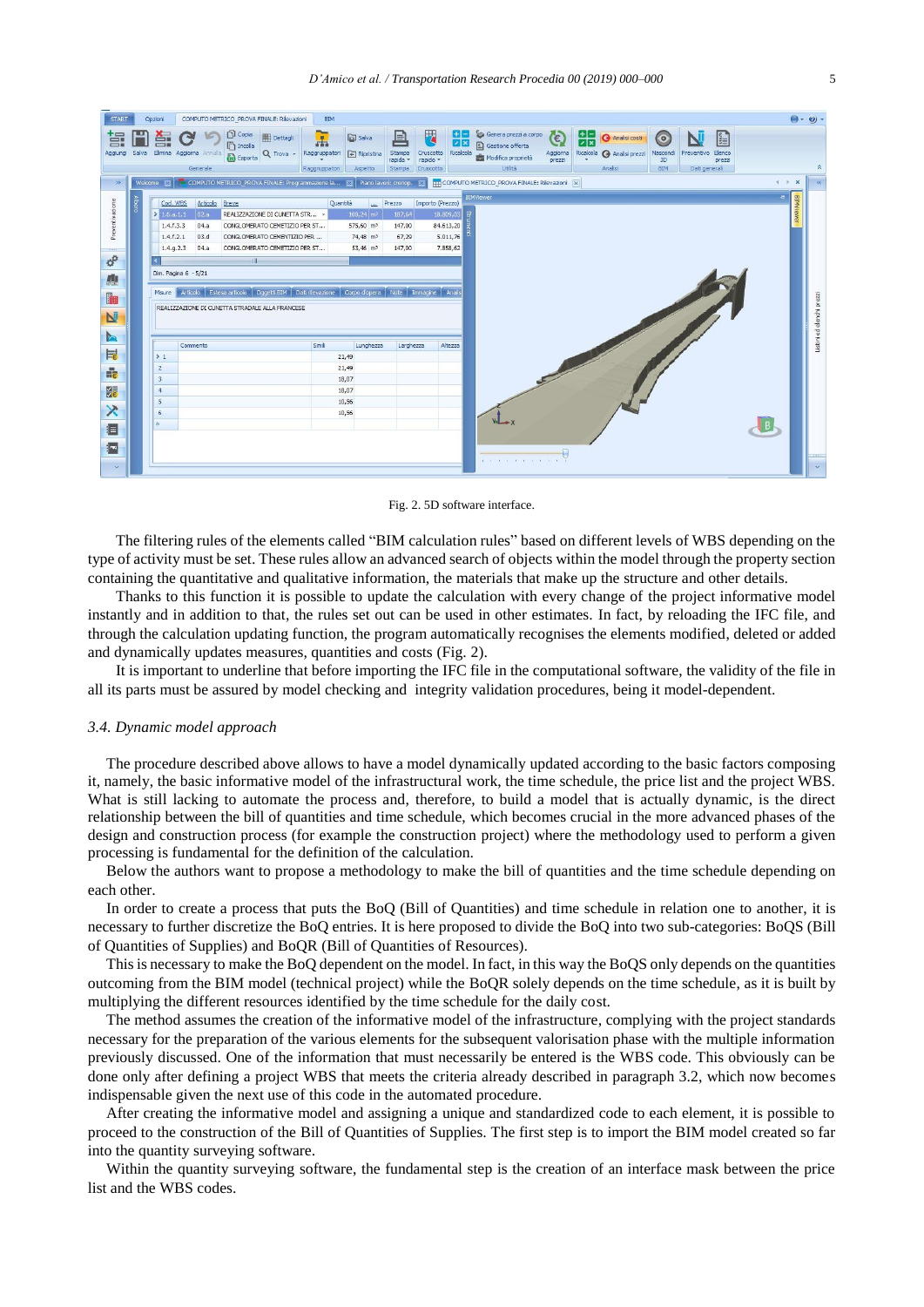

Fig. 3. Procedure flow chart.

In fact, through this association it will be possible to link each item of the price list to each element of the model which, as already mentioned, will be characterized by a unique WBS code.

The assignment of the cost items at this point will be automatic and precisely for this reason free of errors (also in this case we must remember that the model with its elements and respective WBS codes must be verified very carefully, since an error in their modelling or compilation may result in an error in the BoQ).

At this stage, we are in possession of a model from which it is possible to extract the information necessary for drawing up a bill of quantities for what concerns supplies (BoQS). To this intent, it is possible, as usual, to structure the document in different ways, due to the item costs to be grouped. Also in this case, we can refer to the WBS codes by combining the items according to the different levels of the WBS itself.

The extraction of the BoQS at this point, having taken care to prepare a reference template, is immediate.

However, the BoQ is not yet complete as it has been divided into two parts, one relating to supplies and one relating to resources. The second, the BoQR, needs the definition of the time schedule to be constructed in the following way.

We will have to determine a rough work program that can be defined starting from the subdivision of the WBS used so far. It is also necessary to define the quantity, productivity and daily costs of the resources available, information that can be modified and updated even further.

At this point, in the project management software, it will be possible to assign the newly defined resources to the different activities and it is possible to have the execution times of the various activities automatically calculated using the resource productivity information and the quantities readable from the model elements previously assigned to those resources.

As an example, the activity of building the foundation of a retaining wall, to which a working team composed of different vehicles and workers of known productivity and hourly cost are assigned as a resource, is considered. The procedure described above allows, through the project management software, to read from the model the quantity of concrete of the foundation of the wall and this information, together with the team's productivity assigned to the activity, permits to known the time of execution.

This execution time will be then multiplied by the daily cost of the team in order to defining the labor cost for the specific activity.

To extend this reasoning to all activities it is necessary to go through the resource diagrams. As usual, it is possible to extract the Gantt and the resource diagrams. Thanks to the latter, the software can count the working days of each resource, simply multiplying them by the daily cost of the same.

A computational structure will be created as previously done for the BoQS and finally, adding the BoQR to the BoQS will lead to the complete Bill of Quantities.

The execution of the procedure described above allows a complete dynamism with respect to modifications concerning: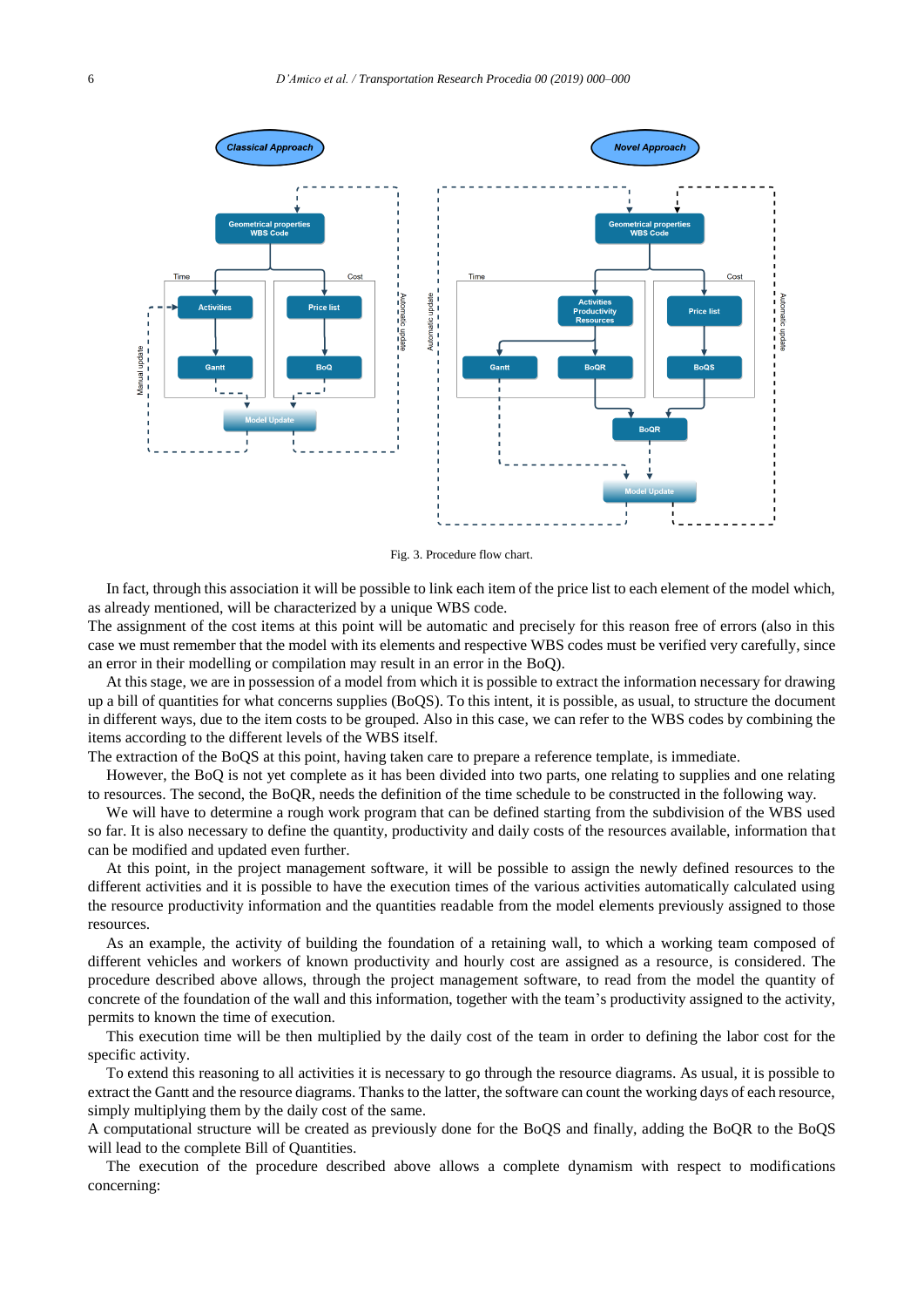- The BIM model: with each change, the BoQS will be automatically updated, the duration of the time schedule and consequently the BoQR and therefore the BoQ;
- The time schedule: modifying the logical order of the activities in the schedule, the BoQR and therefore the BoQ will be updated automatically.

It should be noted that at each modification of the model, and therefore of the technical project, the time schedule will be updated only with regard to the duration of the activities deriving from a different quantity of a specific element, but the logical order of the activities will not change. In fact, this process will always remain at the discretion of the designer. In the same way, it must be remembered that, since this procedure is completely automatic, it will not be possible to directly modify the duration of the activities in the timetable since these depend strictly on the amount of resources assigned to them and their productivity.

In order to clarify the procedure described so far, a brief outline of the flow of information is proposed in Fig. 3.

#### **4. Conclusions and future perspective**

In this paper, a wide portion of the existing literature regarding the specific topic of BIM is reported. In particular, fourth and fifth dimensions are explored to have a better control of the project.

4D allows to link the tasks in a project plan with 3D model components and compare different proposal plans by visualizing the work sequences and duration of each task, enabling to: identify problems that may not be visible via traditional schedules; run scenarios to assess feasibility of execution and find the best solution; see the impact in 3D after updating the Gantt chart; analyse how the build process will appear at different project stages; identify e resolve potential dynamic interference between the different teams on site.

With 5D simulation, it is possible to generate models which show how modifications with materials, layouts, constructive methodology and other design elements influence the display of an infrastructure as well as the cost and can help understand resource utilization over time.

The construction costs are modified automatically in real-time with the alteration in the model and "What-if's" turns to be productive and captivating solution for the project team members in order to identify the best design layout.

A novel approach of the integration of time and cost in the BIM process of a transport infrastructure, orienting the design process to an optimization of the project is proposed. This approach aims to integrate time and cost variables in a unique two-way model. This allows, as the model changes, to dynamically update, in addition to the bill of quantities, also the time schedule and once the various parameters and constraints have been defined, gives to the designer further possibilities to analyse more design alternatives in less time.

#### **Acknowledgment**

The authors want to thank Mr. Antonio Napolitano for the assistance that he gave and keeps on giving for the improvement of the proposed methodology.

#### **References**

ACCA software © Primus CA[D https://www.acca.it/software-cad-computo-metrico.](https://www.acca.it/software-cad-computo-metrico)

ACCA software © Primus IF[C https://www.acca.it/software-ifc-bim-computo-metrico.](https://www.acca.it/software-ifc-bim-computo-metrico)

Autodesk © Civil 3D [https://www.autodesk.com/developer-network/platform-technologies/autocad-civil-3d.](https://www.autodesk.com/developer-network/platform-technologies/autocad-civil-3d)

Autodesk © Naviswork[s https://www.autodesk.it/products/navisworks/overview](https://www.autodesk.it/products/navisworks/overview)

Bentley System © OpenRoad[s https://www.bentley.com/it/products/brands/openroads.](https://www.bentley.com/it/products/brands/openroads)

Bentley System © SYNCHR[O https://www.bentley.com/en/products/brands/synchro](https://www.bentley.com/en/products/brands/synchro)

Eastman, C., Teicholz, P., Sacks, R., Liston, K., 2011. BIM Handbook: a Guide to Building Information Modeling for Owners, Managers, Designers, Engineers and Contractors, BIM Handbook. John Wiley & Sons.

EU, 2014. Directive 2014/24/EU of the European Parliament and of the Council of 26 February 2014 on public procurement and repealing Directive 2004/18/EC.

ISO, 2016. UNI EN ISO 16739, Industry Foundation Classes (IFC) for data sharing in the construction and facility management industries, Available online[: https://www.iso.org/standard/51622.html.](https://www.iso.org/standard/51622.html)

Kalloc Studios © Fuzor<https://www.kalloctech.com/>

- Lee, A., Wu, S., Marshall-Ponting, A., Aouad, G., Cooper, R., Tah, J., Abbott, C., Barrett, P., 2005. nD modelling road map: A vision for nD Enabled construction. University of Salford, Manchester.
- Lopez, R., Chong, H.-Y., Wang, X., Graham, J., 2016. Technical review: analysis and appraisal of four-dimensional building information modeling Usability in construction and engineering projects, Journal of Construction Engineering and Management (ASCE), 142 (5), 1–6.
- Lu, Q., Won, J., Cheng, J. C. P., 2016. A financial decision making framework for construction projects based on 5D building information modeling (BIM). International Journal of Project Management, 34(1), 3-21.